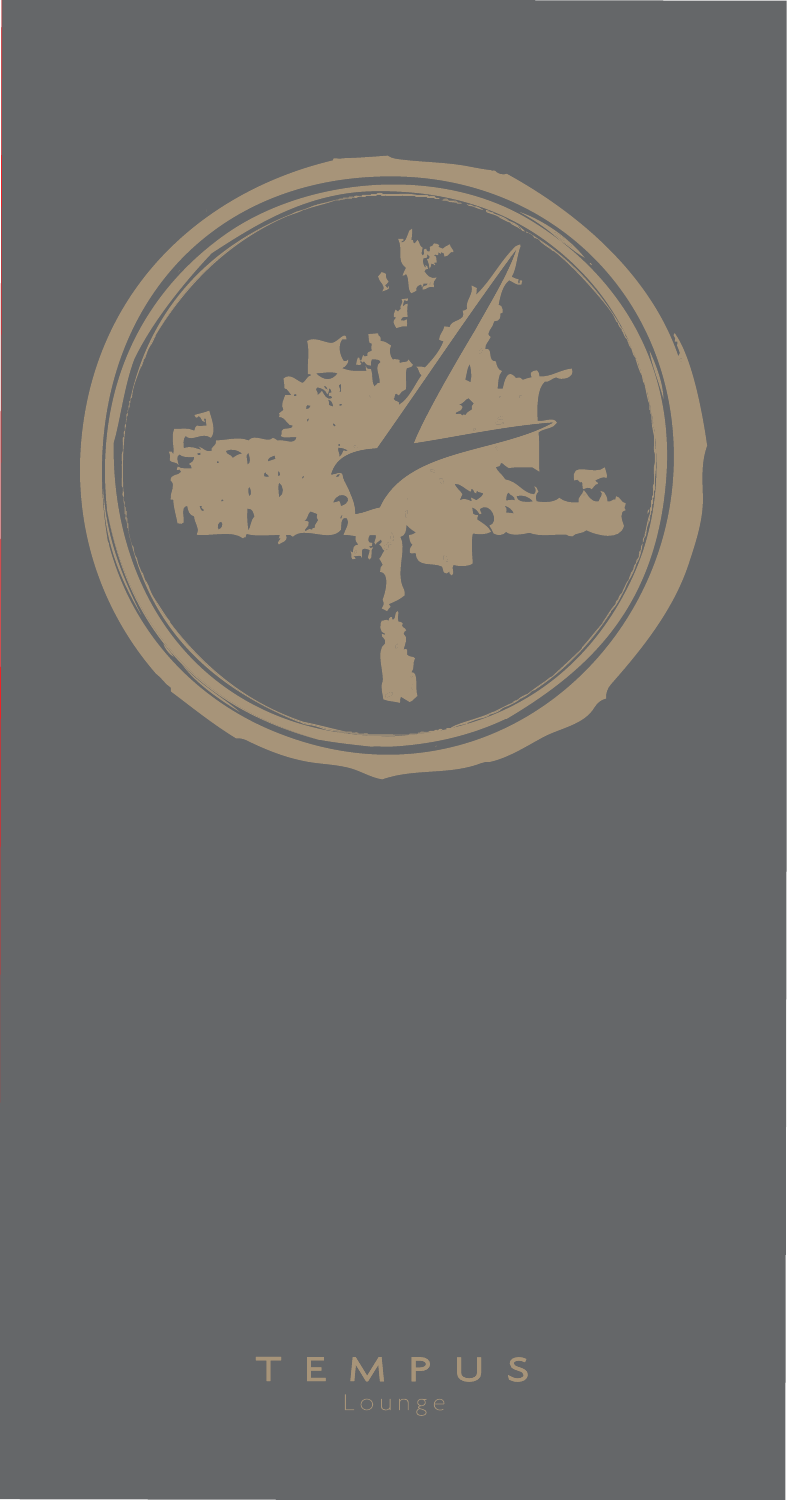Para que possa saborear de forma especial os diferentes momentos do dia, o Chef Miguel Teixeira criou um menu onde não faltam os sabores tradicionais portugueses, petiscos para uma refeição rápida e os clássicos de bar.

*Make every moment count as you discover the all-day Tempus Menu designed by* Miguel Teixeira, our *executive Chef, showcasing Portugal's traditional delicacies, comfort classics and bite-size pieces designed to be a quick snack.*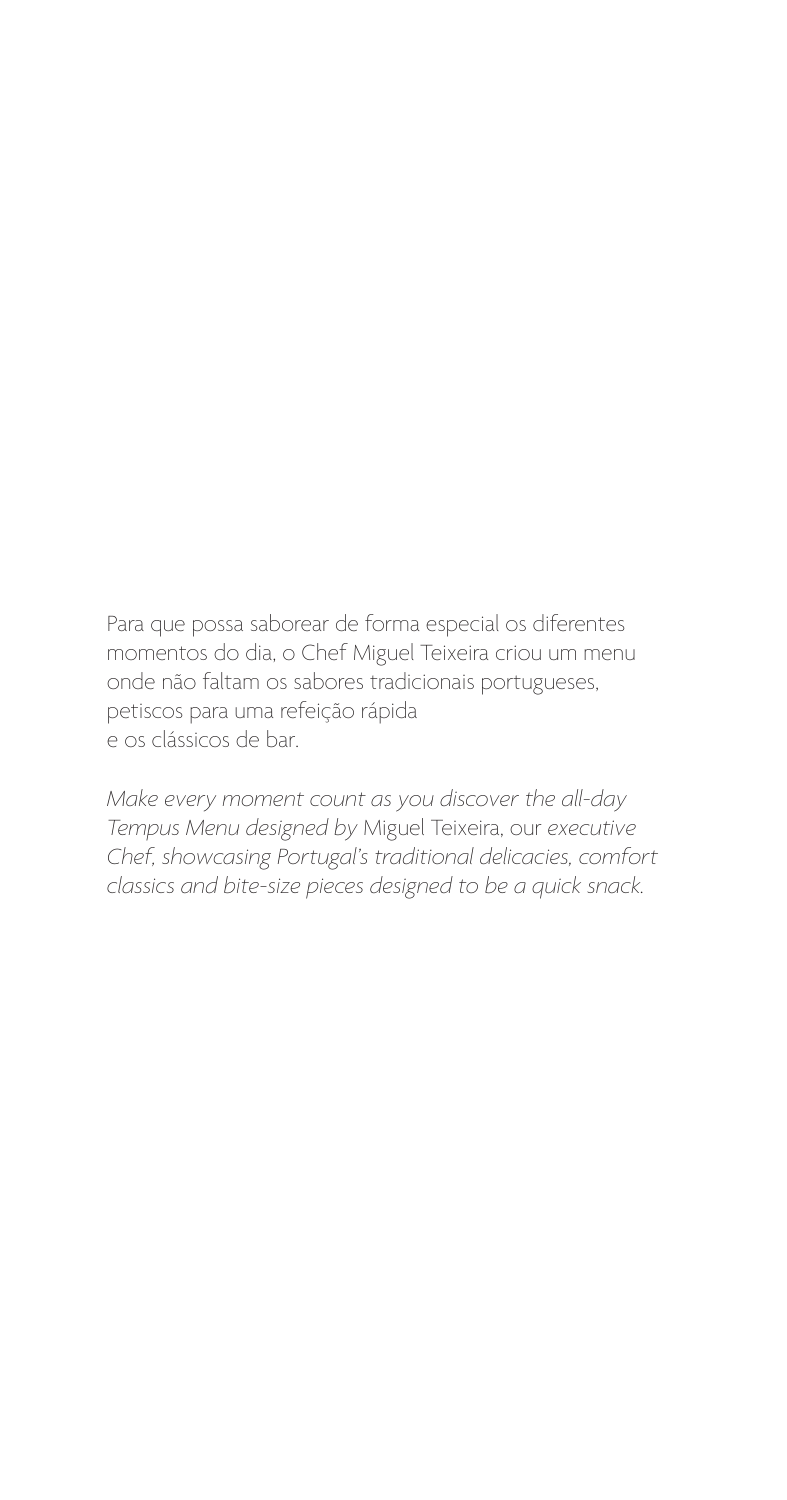## SOPAS *SOUPS*

| Sopa Picante de Camarão com noodles<br>Shrimp Hot Soup wih noodles<br>Cogumelos, Tomate, Chalota e Coentros<br>Mushrooms, tomato, shallot and coriander | €7.50  |
|---------------------------------------------------------------------------------------------------------------------------------------------------------|--------|
| Creme de Abobora Assada no Forno (v)<br>Roasted pumpkin soup (v)                                                                                        | €6.00  |
| <b>PETISCOS</b><br>BITES                                                                                                                                |        |
| Gambas com chili e citronela<br>Prawns with chili and lemongrass                                                                                        | €16.00 |
| Tacos de Camarão<br>Prawn Tacos                                                                                                                         | €15.00 |
| Tempura de legumes e cogumelos<br>Vegetable and mushroom tempura                                                                                        | €10.00 |
| Tataki de atum com sesamo e batata doce<br>Tuna tataki with sesame and sweet potato                                                                     | €17.00 |
| Tártaro de vaca<br>Beef tartar                                                                                                                          | €13.00 |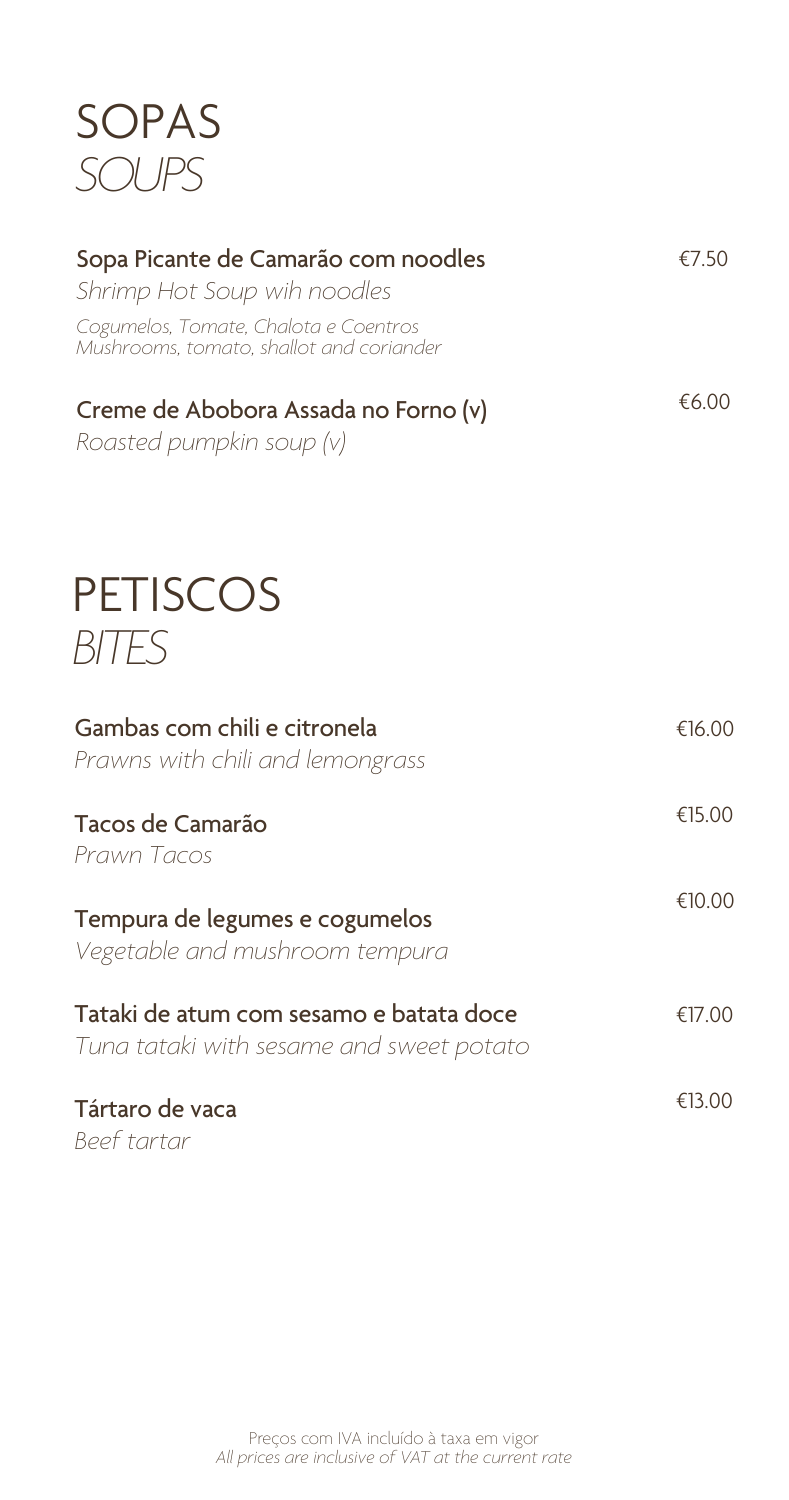### SALADAS *SALADS*

| Quinoa com tomate cereja, amêndoa, romã e<br>vinagrete de framboesa<br>Quinoa with cherry tomato, almonds, pomegranate<br>and raspberry vinaigrette               | €13.00 |
|-------------------------------------------------------------------------------------------------------------------------------------------------------------------|--------|
| Queijo de Cabra caramelizado, pêra e uvas<br>Caramelized goat cheese with pear and grapes                                                                         | €13.00 |
| Salada de frango fumado, bacon, ovo, anchovas,<br>tomate, croutons e molho cesar<br>Smoked chicken, bacon, egg, anchovies, tomato,<br>croutons and cesar dressing | €15.00 |
| Salada de camarão, manga, tomate cereja, parmesão<br>e molho de citrinos<br>Prawn, mango, cherry tomato, parmesan and citrus<br>dressing                          | €17.00 |

# SANDUÍCHES *SANDWICHES*

#### Club Sandwich

*Club Sandwich* 

*Peito de frango grelhado, alface, queijo, tomate, omelete de ervas e bacon Grilled chicken breast, bacon, herb omelette, lettuce, cheese and tomato´*

#### Sanduíche Club Vegetariana (v)

*Vegetarian Club Sandwich (v)*

*Alface, tomate, tofu, abacate, pesto e pepino Lettuce, tomato, tofu, avocado, pesto and cucumber*  €16.00

€12.50

*All prices are inclusive of VAT at the current rate* Preços com IVA incluído à taxa em vigor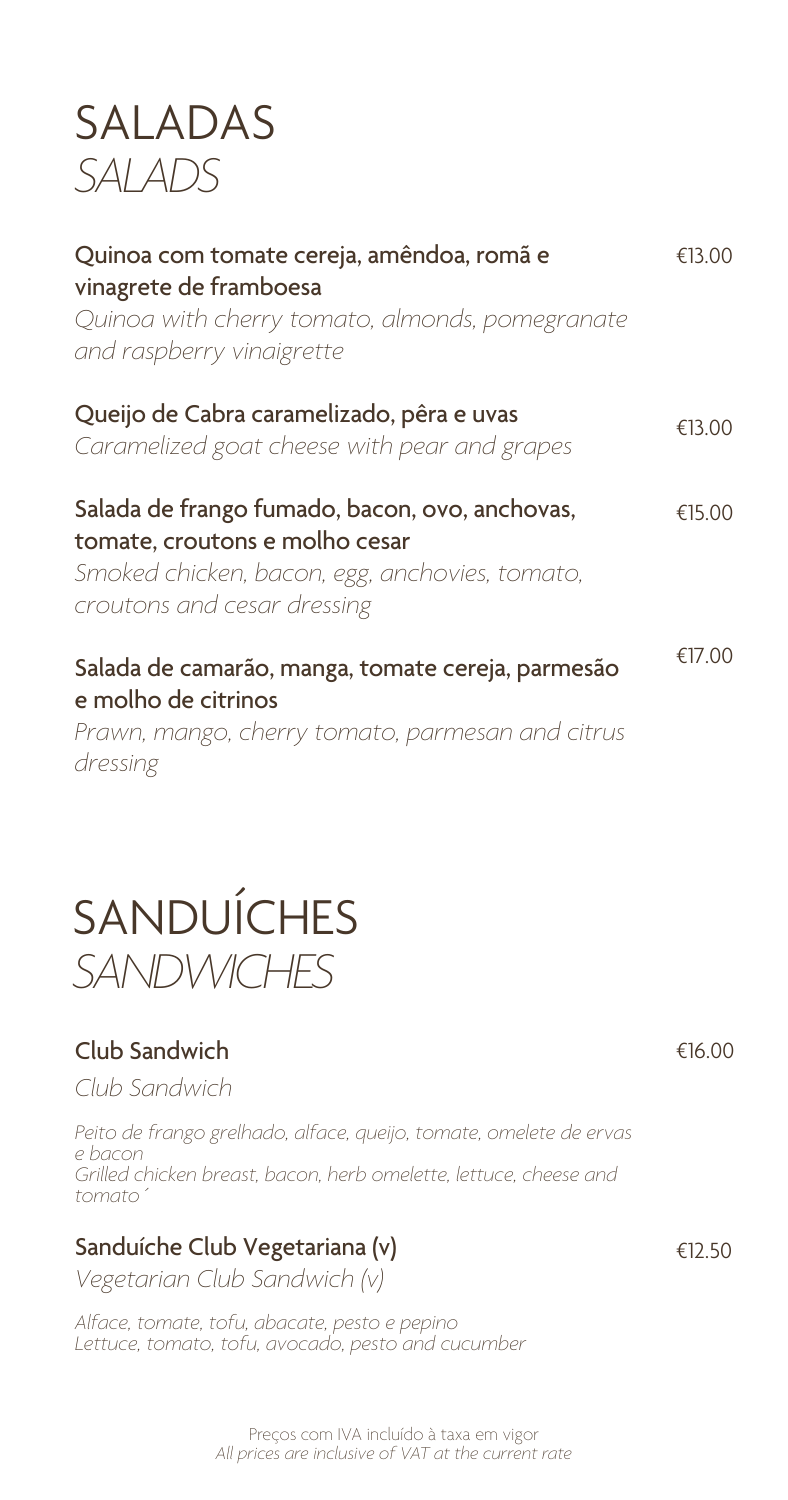#### Prego em Bolo do Caco <del>€18.50</del>

*Steak in "Bolo do Caco"*

*Com manteiga de alho Portuguese Bread with garlic butter*

### HAMBÚRGUERES *HAMBURGERS*

#### €20.50 €16.50 €15.50 Auguste Burger Foie gras, compota de cebola roxa e rúcula. Acompanhado de batata ponte nova e molho Béarnaise *Foie gras, purple onion jam and arugula, served with twice fried potato and Béarnaise sauce*  19th Century Burger Hambúrguer Black Angus, molho barbecue, bacon, cornichons, queijo Cheddar, alface e tomate, acompanhado de batata doce *Black Angus burger, barbecue sauce, bacon, gherkins, Cheddar cheese, lettuce and tomato, served with sweet potato* Twice Burger *Mini hambúrguer de frango com bacon, alface romana e molho Caesar Mini hambúrguer de vaca com ovo de codorniz, queijo Cheddar, alface e tomate Chicken burger with bacon, lettuce and Caesar dressing Beef burger with hens egg, Cheddar cheese, lettuce and tomato*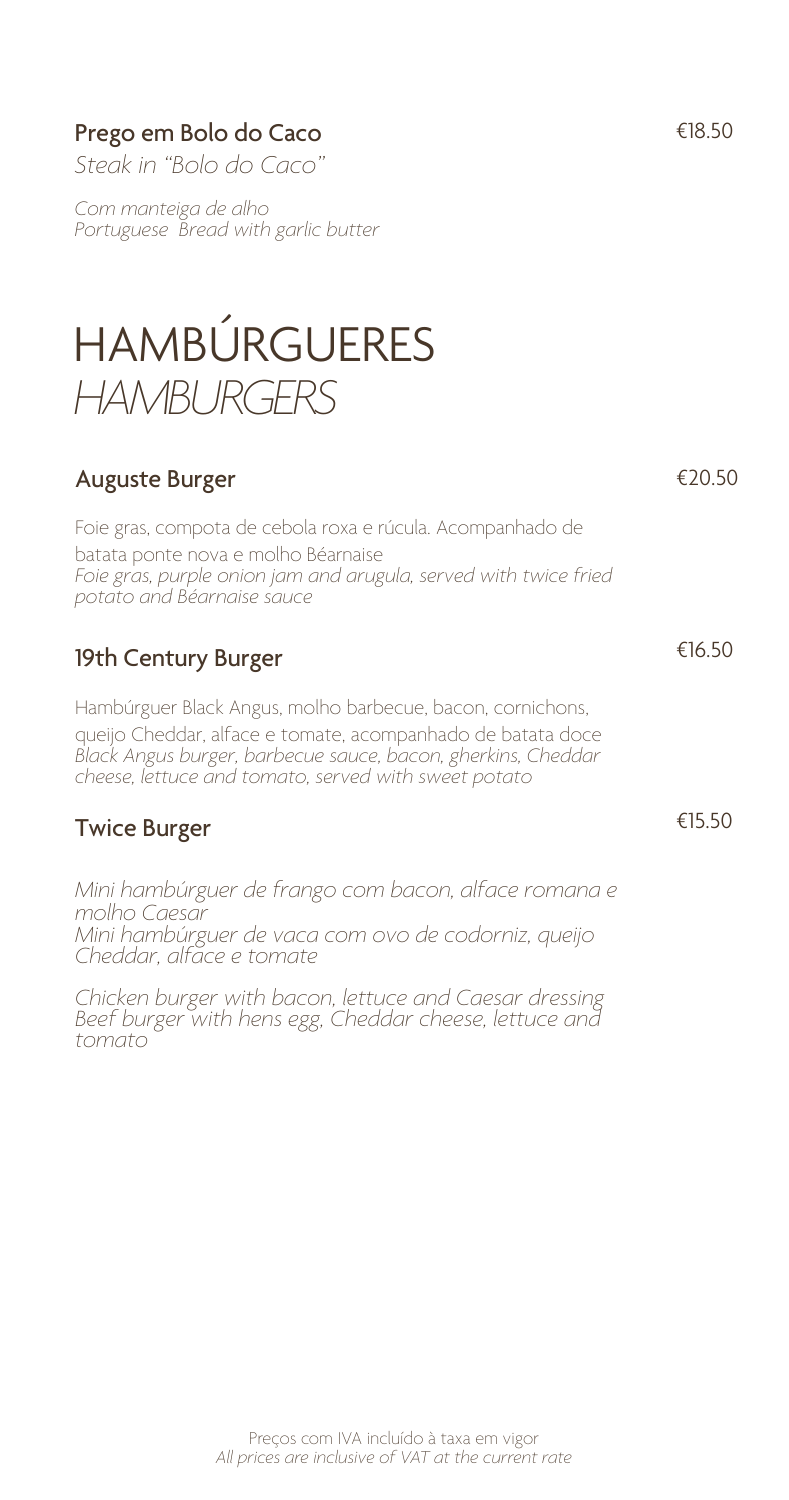# SUGESTÃO DO CHEF *CHEF SUGESTION*

| Entrecote 300 gr                                                                                                  | €30.00        |
|-------------------------------------------------------------------------------------------------------------------|---------------|
| Batata frita<br>Potato wedges<br>Bacalhau com batata assada e grelos<br>Codfish with roasted potatoes and sprouts | €23.00        |
| <b>SOBREMESAS</b><br>DESSERTS                                                                                     |               |
| Morangos e Abacate<br>Strawberries and Avocado                                                                    | €7.00         |
| Bolo de queijo, sorvete de morango<br>Cheesecake, strawberry sorbet                                               | €7.50         |
| Caramelo Salgado e Chocolate<br>Salted Caramel and Chocolate                                                      | €7.00         |
| Brûlée de Yuzu com gelado de Ananas dos Açores<br>Yuzu Brûlée with Azores Pineapple Ice Cream                     | €7.00         |
| Gelado artesanal (1 ou 2 sabores)<br>Home-made ice creams (one or two flavours)                                   | €4.00   €6.00 |